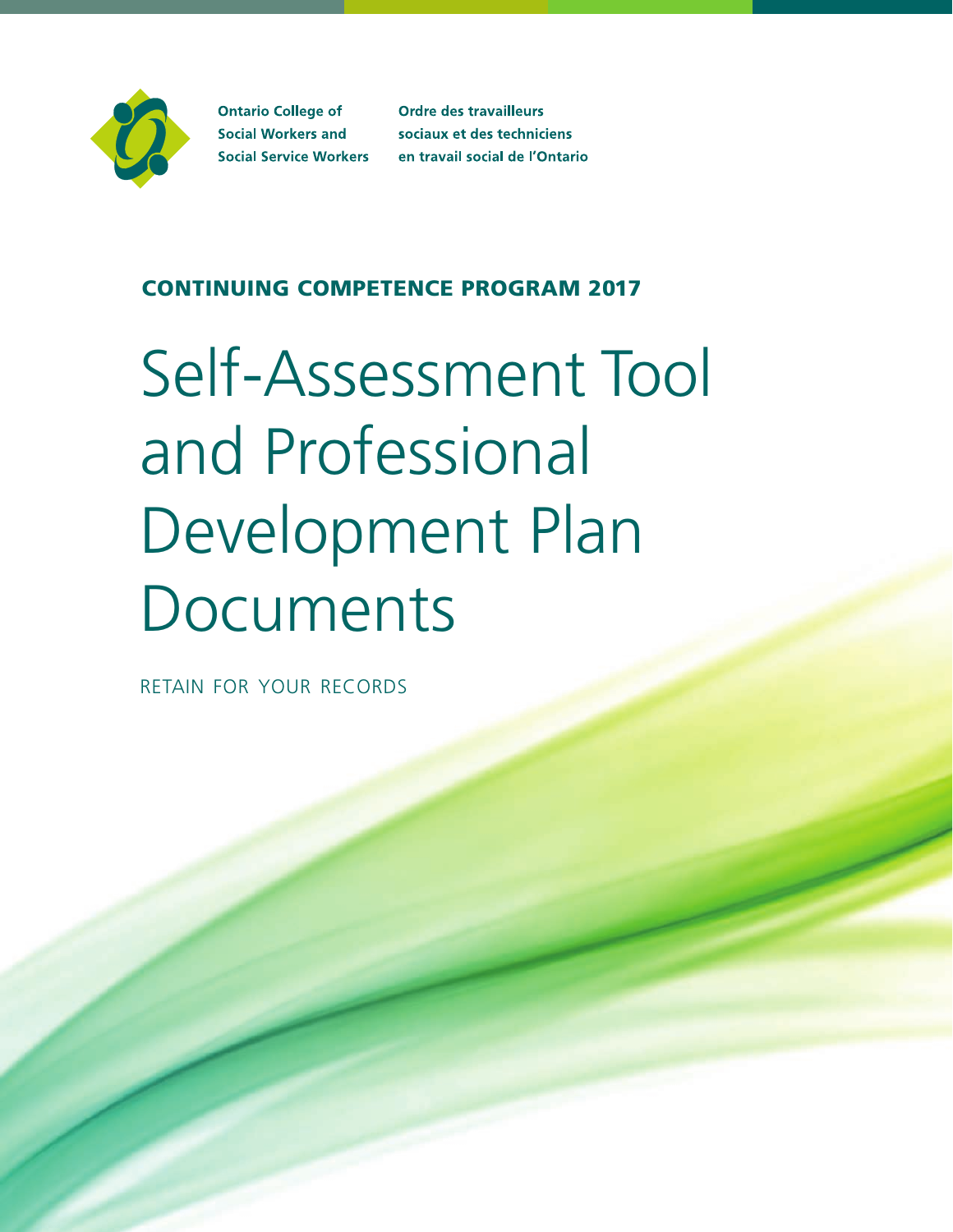© 2017 Ontario College of Social Workers and Social Service Workers

All rights reserved.

No part of this document may be reproduced or transmitted in any form or by any means electronic, mechanical, photocopying, recording or otherwise, or stored in any retrieval systems of any nature without the prior written permission of the copyright owner.

If you require this document in an alternate format, contact the College at 1-877-828-9380 or ccp@ocswssw.org.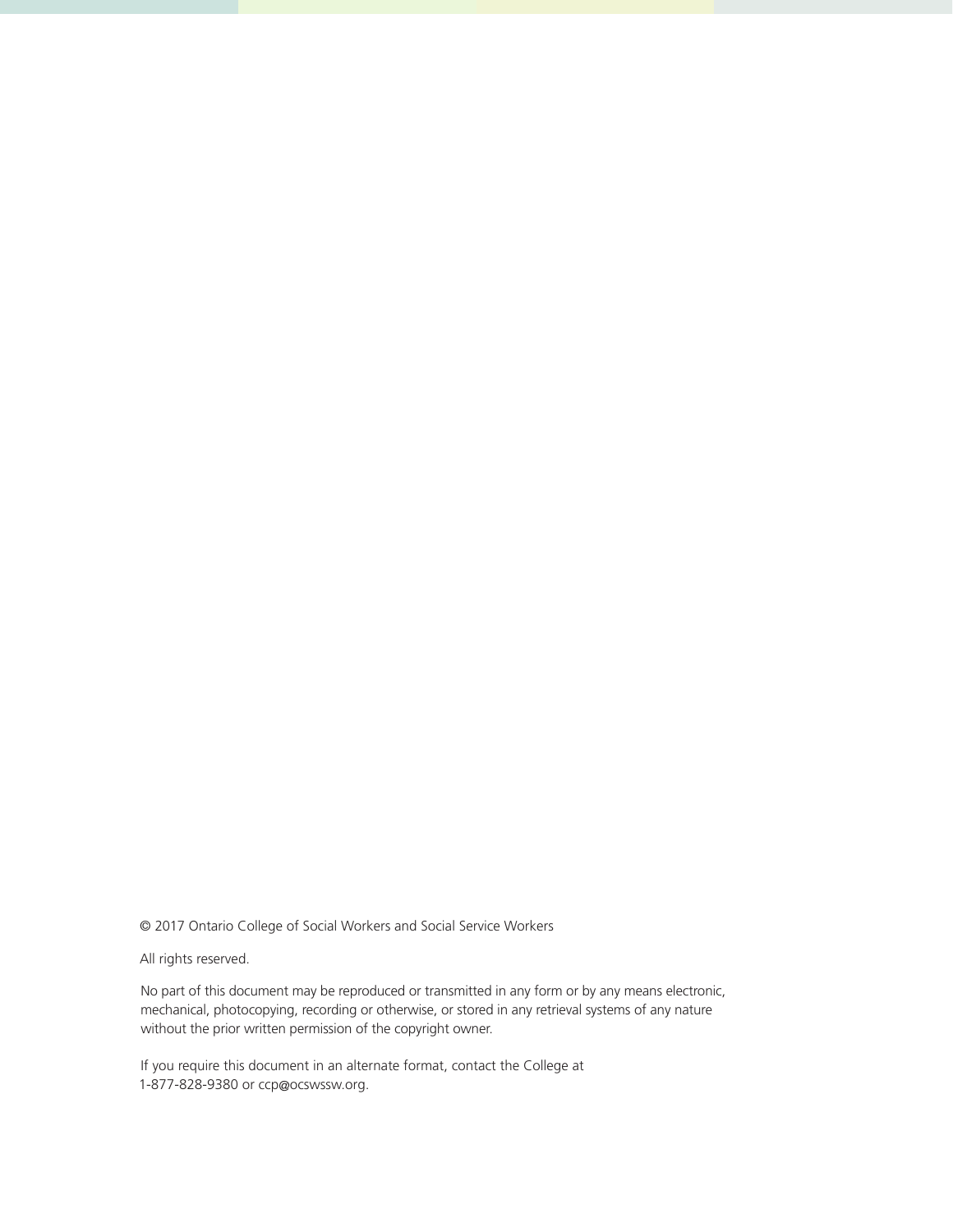## CONTINUING COMPETENCE PROGRAM 2017

# Self-Assessment Tool and Professional Development Plan Documents

#### **TABLE OF CONTENTS**

| Step 1: Review The Code of Ethics and Standards of Practice Handbook    |  |
|-------------------------------------------------------------------------|--|
|                                                                         |  |
|                                                                         |  |
| Step 4: Complete the Declaration of Participation in the CCP and Retain |  |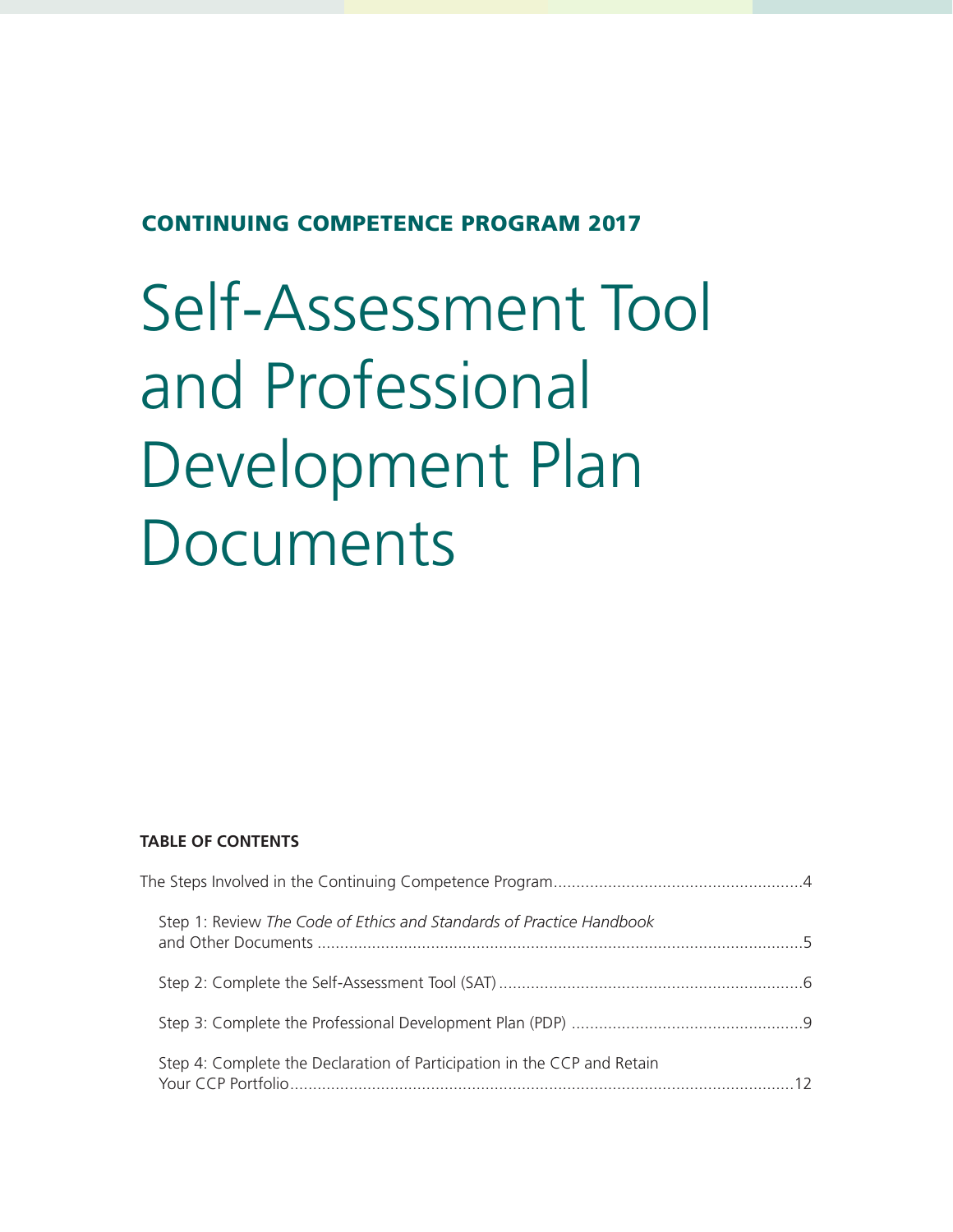## The Steps Involved in Completing the Continuing Competence Program (CCP)

#### STEP 1

- **Review** *The Code of Ethics and Standards of Practice Handbook, Second Edition, 2008* and any other documents posted for review in this CCP year
- **Reflect on the standards** as they relate to your practice or your readiness for practice
- **Complete the checklist** to indicate that you have completed the review

STEP 3 • Transfer your learning goal(s) to the **Professional Development Plan (PDP)** • Determine the **learning activities/experiences** you will complete to meet your

**• Complete each learning activity/experience and record it on the PDP**

**• Retain all documentation**  (receipts, certificates, slides, etc.) as proof of completion of your learning activities

learning goal(s)

#### STEP 2

- Complete the **Self-Assessment Tool (SAT)** by:
	- Identifying **your strengths**
	- Asking **a peer, colleague, supervisor and/or client for feedback (if applicable)**
	- **Considering** your learning needs and interests
	- Developing **learning goal(s)**



#### STEP 4

- Complete the **Declaration of Participation in the CCP** as part of the Annual Renewal of Registration process
- Retain all CCP documents in your **CCP Portfolio<sup>1</sup>** for seven years
- Begin to **think about goals and learning activities** you will undertake as part of the CCP in the year to come
- **Complete these steps each year** in order to comply with the College's CCP requirements



<sup>1</sup>Your CCP Portfolio includes the Standards of Practice Checklist, the Self-Assessment Tool (SAT), and the Professional Development Plan (PDP), as well as documentation as proof of completion of your learning activities.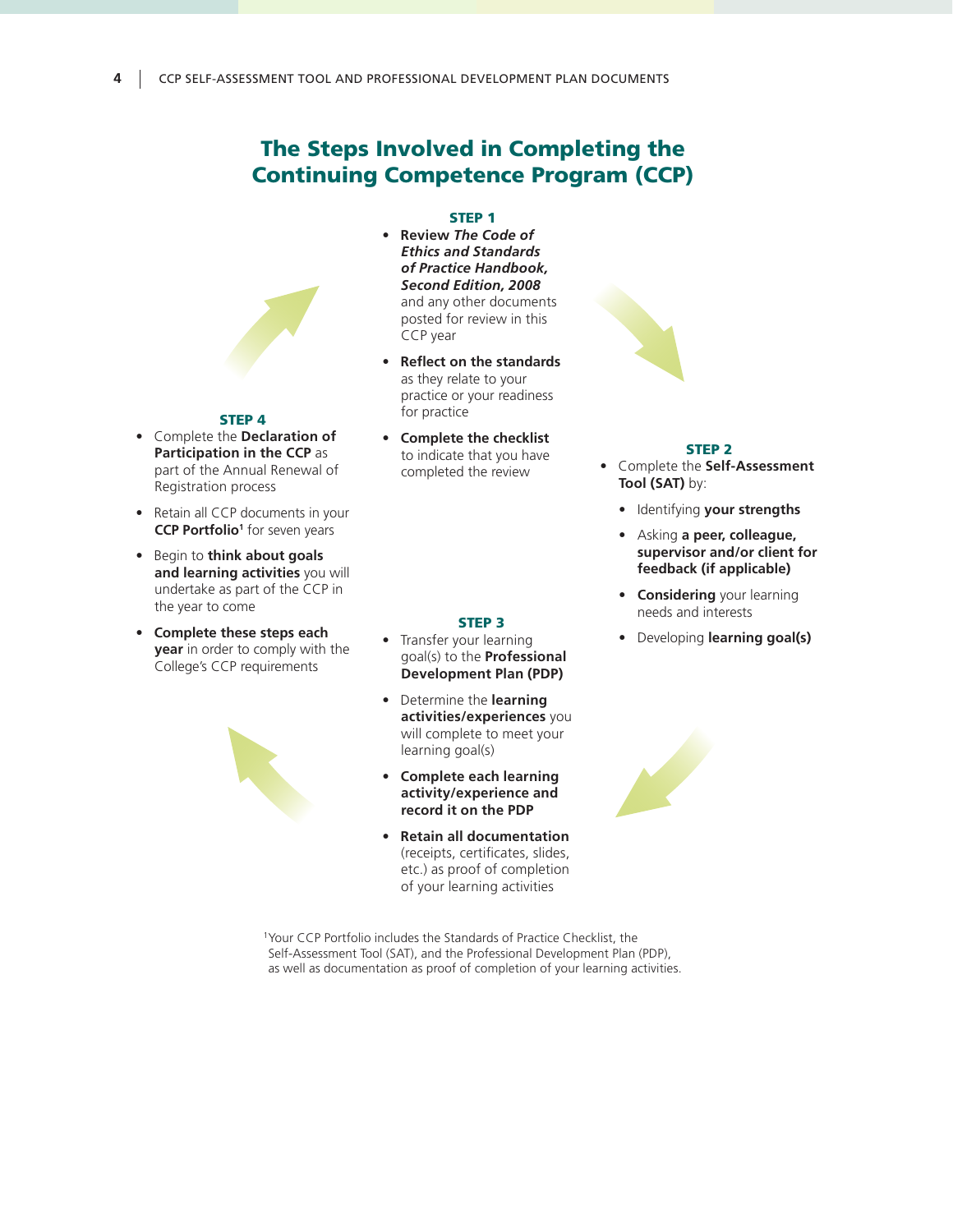# Continuing Competence Program 2017: **Step 1—Review** *The Code of Ethics and Standards of Practice Handbook* **and Other Documents**

**In this step you are required to:**

- **• Review** *The Code of Ethics and Standards of Practice Handbook, Second Edition, 2008* **and any other documents posted for review in this CCP year.**
- **• Reflect on the Standards of Practice as they relate to your practice or your readiness for practice.**
- **• Complete the Standards of Practice Checklist.**

As a regulated professional, you are accountable for your practice. You are expected to work from a sound knowledge base, and demonstrate well-developed skills and sound judgment in carrying out your professional responsibilities. It is also expected that you will engage in learning activities to enhance your practice on an ongoing basis throughout your career. Even if you are not currently practising, are on leave or are an inactive member, you are still required to participate in the Continuing Competence Program (CCP) each year.

#### *The fundamental responsibility for continuing competence rests with you.*

*The Code of Ethics and Standards of Practice Handbook, Second Edition, 2008* sets out minimum standards of professional practice and conduct for all members of the College. This is in accordance with one of the objects of the College as stated in the *Social Work and Social Service Work Act, 1998* "to establish and enforce professional standards and ethical standards applicable to members of the College."

The Standards of Practice are meant to be applied to your practice in conjunction with any applicable legislation and with your professional judgment. Reviewing the Standards of Practice will assist you in identifying your strengths as well as areas in which you need or want to learn and develop as a professional. After reviewing *The Code of Ethics and Standards of Practice Handbook* and any other required documentation (by clicking on each link below) and completing the checklist, please proceed to Step 2.

[Click on this link](http://www.ocswssw.org/professional-practice/code-of-ethics/) to complete your review of *The Code of Ethics and Standards of Practice Handbook, Second Edition, 2008.* [Click on this link](http://www.ocswssw.org/wp-content/uploads/2016/09/Medical-Assistance-in-Dying-What-Are-My-Professional-Obligations.pdf) to review any other required documentation.

#### **Checklist:**

Please mark each box with an "x" once you have reviewed the associated section.

- ❏ Code of Ethics
- ❏ Meaning of Client
- ❏ Scope of Practice for the Profession of Social Work
- ❏ Scope of Practice for the Profession of Social Service Work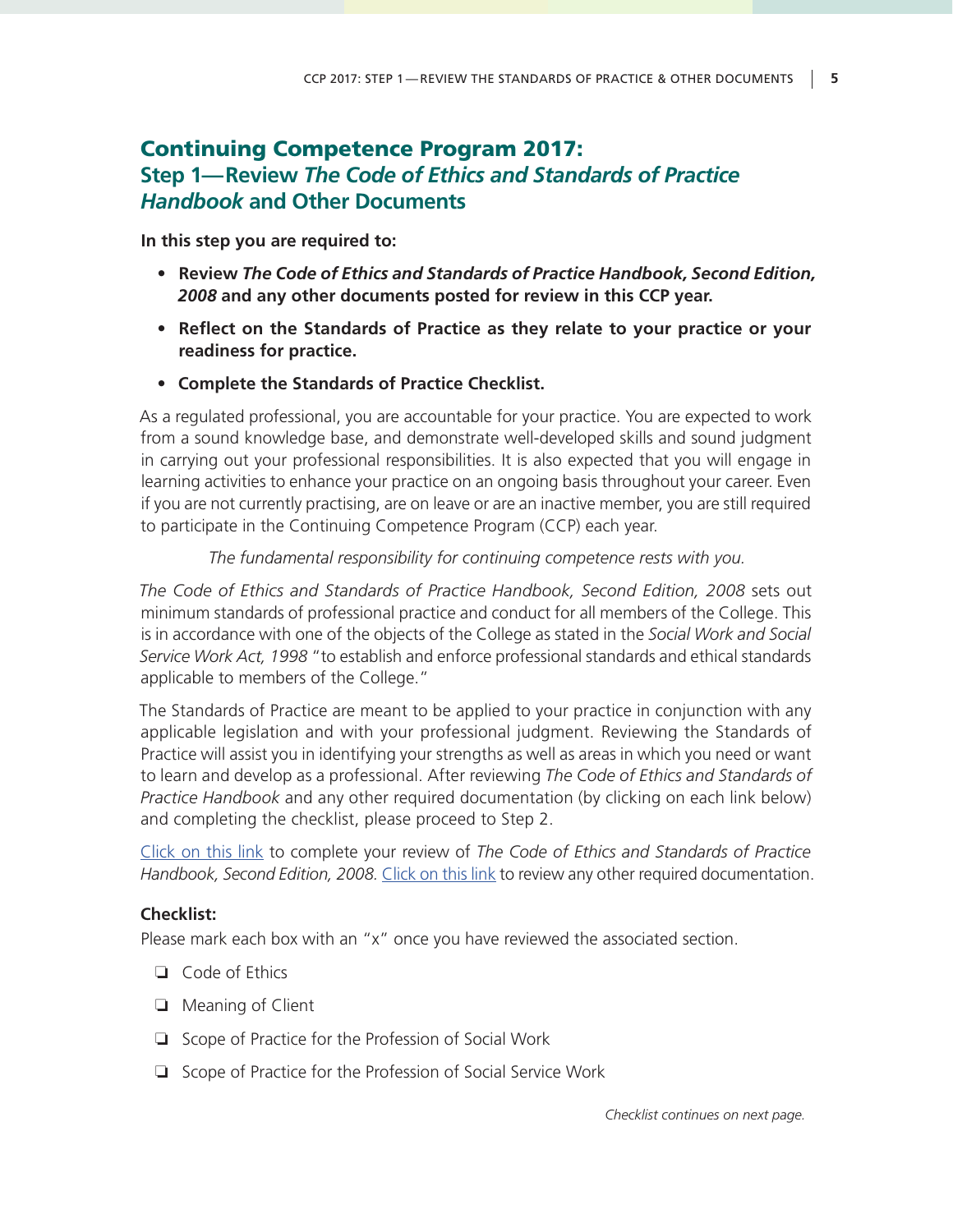#### **6** CCP SELF-ASSESSMENT TOOL AND PROFESSIONAL DEVELOPMENT PLAN DOCUMENTS

- ❏ Principle I: Relationship with Clients
- ❏ Principle II: Competence and Integrity
- ❏ Principle III: Responsibility to Clients
- ❏ Principle IV: The Social Work and Social Service Work Record
- ❏ Principle V: Confidentiality
- ❏ Principle VI: Fees
- ❏ Principle VII: Advertising
- ❏ Principle VIII: Sexual Misconduct
- ❏ Other required documentation (e.g. eBulletin on the Duty to Report, Practice Notes or Practice Guidelines found in the "Resources" section of the College website)

### **Step 2—Complete the Self-Assessment Tool (SAT)**

#### **In this step you are required to complete the Self-Assessment Tool (SAT) by:**

- **• Identifying your strengths.**
- **• Asking for peer, colleague, supervisor and/or client for feedback (if applicable).**
- **• Considering your learning needs and interests.**
- **• Developing learning goal(s).**

Reviewing the Code of Ethics and Standards of Practice has assisted you in assessing your understanding of the minimum standards that guide your practice. Step 2 is intended to help you to reflect on your practice, identify your strengths, consider your learning needs and interests, and decide where you wish to focus your learning in the year ahead. If you are not currently practising, Step 2 will help you to focus on areas where you wish to enhance your knowledge and skills to assist you in being ready for your return to practice.

Feedback from others (peers, colleagues, supervisors and/or clients, if applicable) is another helpful way to identify your strengths and opportunities for learning and growth, and determine where you wish to focus your learning.

Complete the SAT in the form on page 8 using the example on page 7 as a guide to assist you in developing your learning goals.

Note that the example provided is not intended to prescribe how goals should be met. A member will identify the learning activities which are appropriate to her/himself.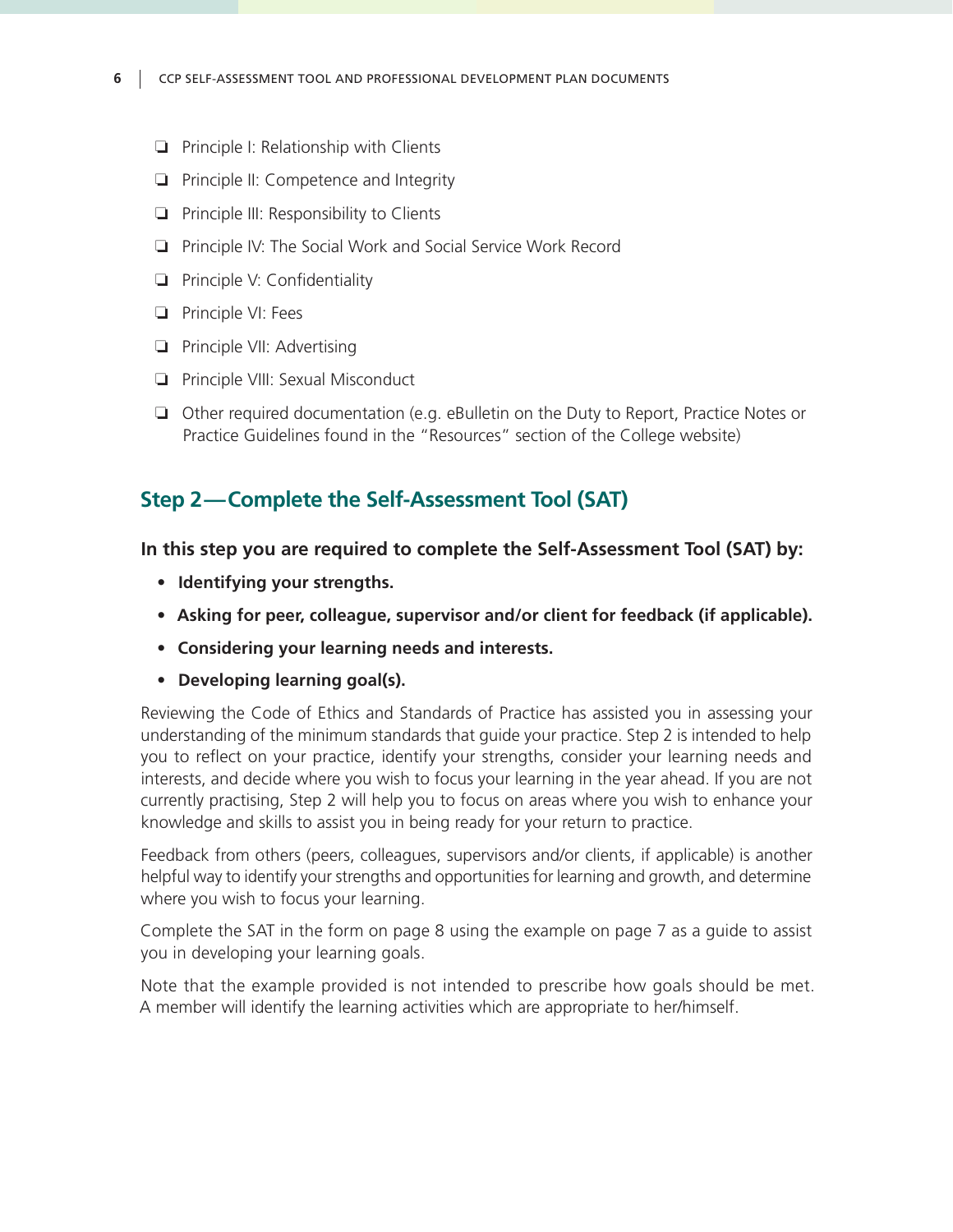

**Ontario College of** Ordre des travailleurs **Social Workers and** sociaux et des techniciens **Social Service Workers** en travail social de l'Ontario

## **Step 2 —Complete the Self-Assessment Tool (SAT)**

| <b>Strengths</b><br>(What am I doing well?)                                             | <b>Peer Feedback</b><br>(What would others say<br>about my practice, if<br>applicable?)                                                  | <b>Learning Needs and Interests</b><br>(Where can I benefit from<br>further learning/professional<br>development)                                                                                                                                                                                                                                                       | <b>Relevant Standard(s)</b><br>(Standards, practice skills,<br>knowledge I need for my<br>practice or to be ready for<br>practice)                                                                                                                                 | <b>Learning Goal</b>                                                                         |
|-----------------------------------------------------------------------------------------|------------------------------------------------------------------------------------------------------------------------------------------|-------------------------------------------------------------------------------------------------------------------------------------------------------------------------------------------------------------------------------------------------------------------------------------------------------------------------------------------------------------------------|--------------------------------------------------------------------------------------------------------------------------------------------------------------------------------------------------------------------------------------------------------------------|----------------------------------------------------------------------------------------------|
| • Able to easily engage with<br>clients and explain my role<br>in the hospital setting. | • Very organized<br>• Great with clients<br>• Very resourceful<br>• Could benefit from deeper<br>understanding of privacy<br>legislation | • I struggle with understand-<br>ing when I can share client<br>information and with whom.<br>• Age related? Mental health?<br>• Parents? Youth? Especially<br>in health care.<br>• I could benefit from further<br>learning related to:<br>• Confidentiality<br>• Consent<br>• Privacy Legislation                                                                     | (tick as many as apply)<br>Code of Ethics<br>Meaning of Client<br>Scope of Practice for SW<br>Scope of Practice for SSW<br>Principle I<br><b>D</b> Principle II<br>Principle III<br>Principle IV<br>Principle V<br>Principle VI<br>Principle VII<br>Principle VIII | 1. To increase my understanding<br>of confidentiality, especially in a<br>healthcare setting |
|                                                                                         |                                                                                                                                          | <b>CONSIDERATIONS:</b> Based on their self-assessment, members determine how many learning<br>goals they should set each year. All members will identify challenges and/or opportunities for<br>further learning; these demonstrate the ongoing need to learn and develop as a professional.<br>Learning goals should focus on addressing learning needs and interests. |                                                                                                                                                                                                                                                                    |                                                                                              |

**DATE:** May 2017 *Retain for your records.*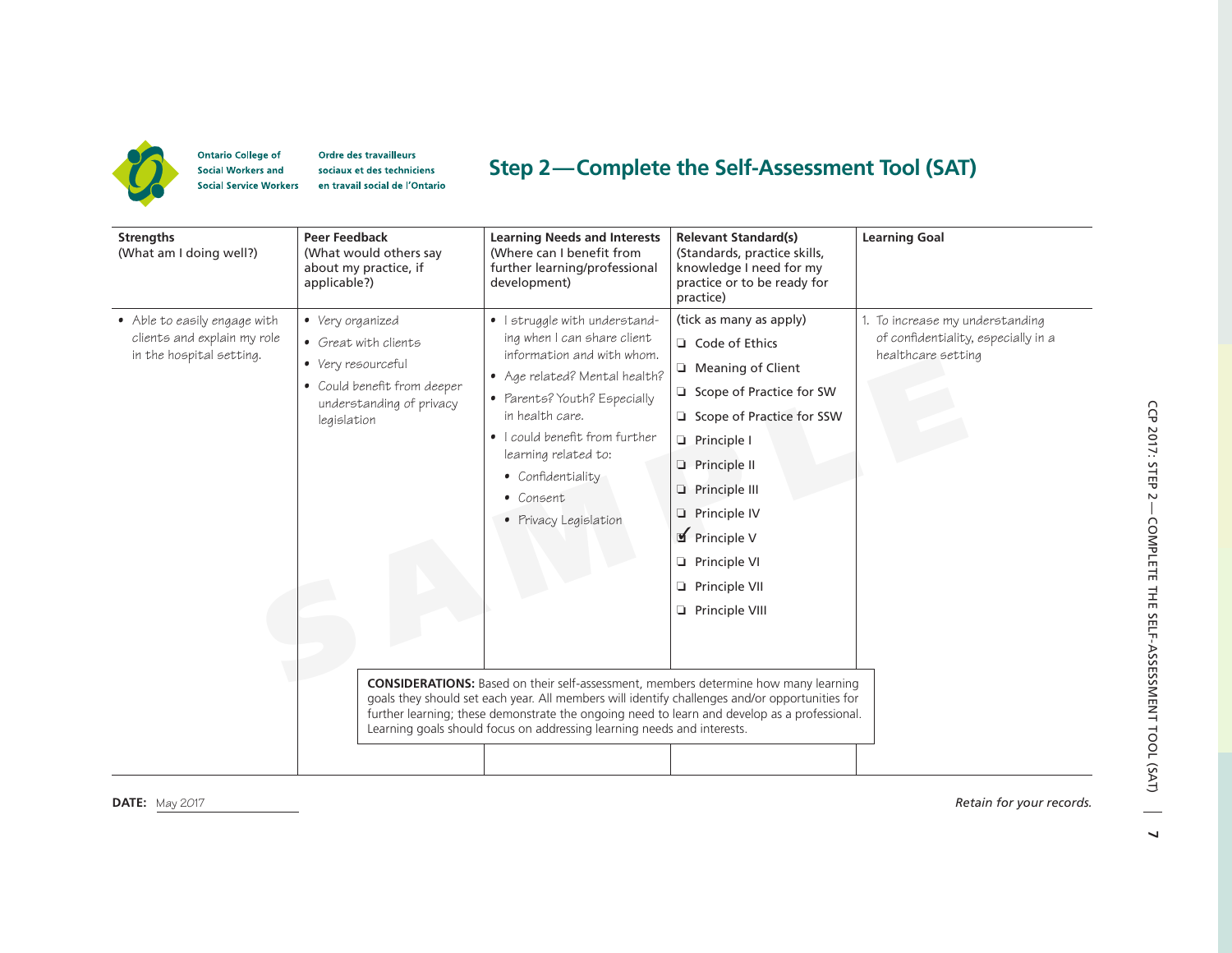

**DATE:**

**Ontario College of** Ordre des travailleurs **Social Workers and** sociaux et des techniciens **Social Service Workers** en travail social de l'Ontario

# **Step 2—Complete the Self-Assessment Tool (SAT)**

| <b>Strengths</b><br>(What am I doing well?) | <b>Peer Feedback</b><br>(What would others say<br>about my practice, if<br>applicable?) | <b>Learning Needs and Interests</b><br>(Where can I benefit from<br>further learning/professional<br>development) | <b>Relevant Standard(s)</b><br>(Standards, practice skills,<br>knowledge I need for my<br>practice or to be ready for<br>practice) | <b>Learning Goal</b> |
|---------------------------------------------|-----------------------------------------------------------------------------------------|-------------------------------------------------------------------------------------------------------------------|------------------------------------------------------------------------------------------------------------------------------------|----------------------|
|                                             |                                                                                         |                                                                                                                   | (tick as many as apply)                                                                                                            |                      |
|                                             |                                                                                         |                                                                                                                   | Code of Ethics                                                                                                                     |                      |
|                                             |                                                                                         |                                                                                                                   | Meaning of Client                                                                                                                  |                      |
|                                             |                                                                                         |                                                                                                                   | Scope of Practice for SW                                                                                                           |                      |
|                                             |                                                                                         |                                                                                                                   | Scope of Practice for SSW                                                                                                          |                      |
|                                             |                                                                                         |                                                                                                                   | Principle I                                                                                                                        |                      |
|                                             |                                                                                         |                                                                                                                   | Principle II                                                                                                                       |                      |
|                                             |                                                                                         |                                                                                                                   | Principle III                                                                                                                      |                      |
|                                             |                                                                                         |                                                                                                                   | Principle IV                                                                                                                       |                      |
|                                             |                                                                                         |                                                                                                                   | Principle V                                                                                                                        |                      |
|                                             |                                                                                         |                                                                                                                   | Principle VI                                                                                                                       |                      |
|                                             |                                                                                         |                                                                                                                   | Principle VII                                                                                                                      |                      |
|                                             |                                                                                         |                                                                                                                   | Principle VIII                                                                                                                     |                      |
|                                             |                                                                                         |                                                                                                                   |                                                                                                                                    |                      |
|                                             |                                                                                         |                                                                                                                   |                                                                                                                                    |                      |
|                                             |                                                                                         |                                                                                                                   |                                                                                                                                    |                      |
|                                             |                                                                                         |                                                                                                                   |                                                                                                                                    |                      |
|                                             |                                                                                         |                                                                                                                   |                                                                                                                                    |                      |
|                                             |                                                                                         |                                                                                                                   |                                                                                                                                    |                      |

**8**

*Retain for your records.*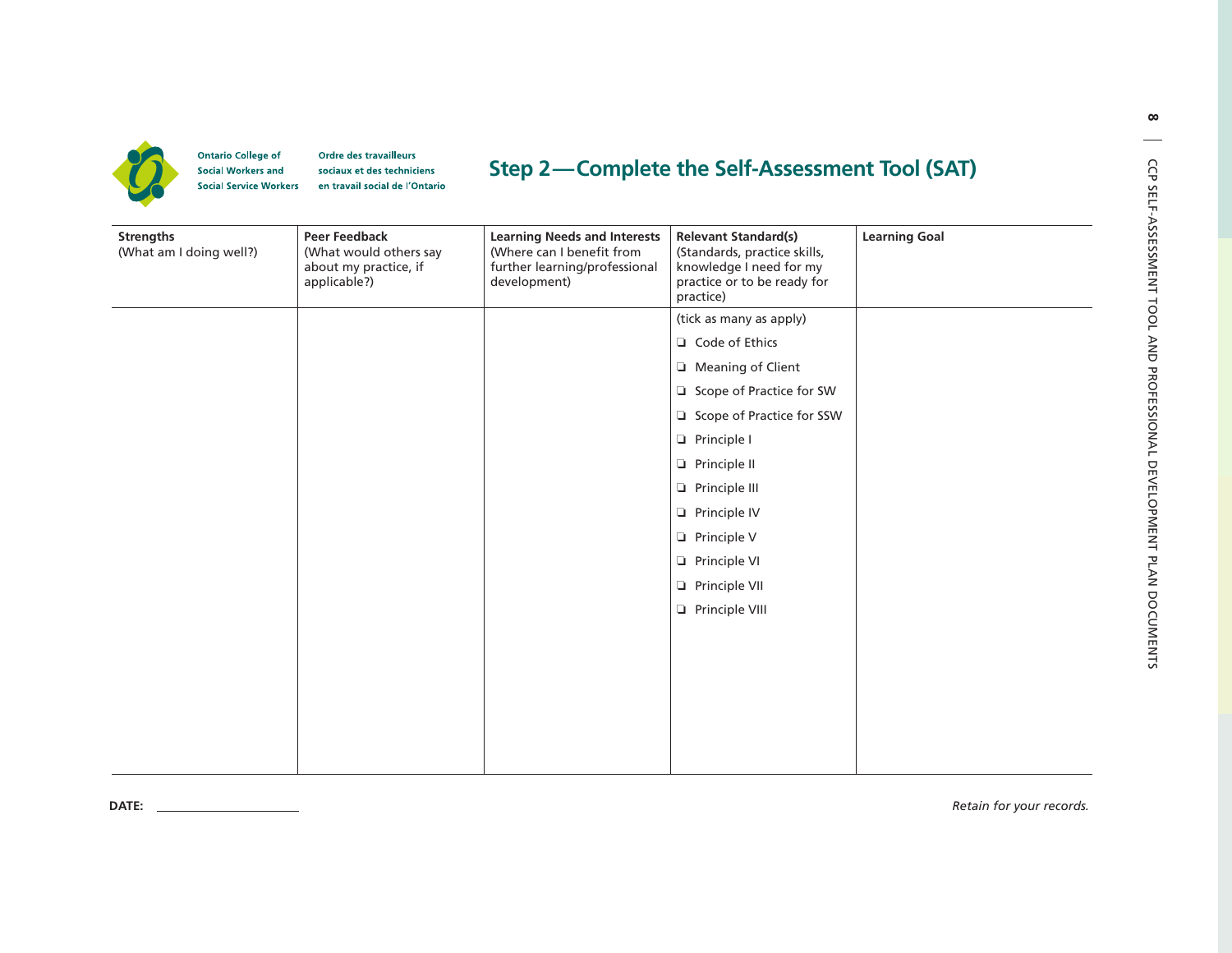# **Step 3—Complete the Professional Development Plan (PDP)**

**In this step you are required to:**

- **• Transfer your learning goal(s) to the Professional Development Plan (PDP).**
- **• Determine the learning activities/experiences you will complete to meet your learning goal(s).**
- **• Complete each learning activity/experience and record that you have done so on the PDP.**
- **• Retain all documentation (receipts, certificates, slides, etc.) as proof of completion of your learning activities.**

Now that you have identified your learning goals in Step 2, you will need to transfer them to the PDP.

Your completed Self-Assessment Tool (SAT) and your PDP, along with proof of completion of your learning activities and other materials should be retained in your CCP Portfolio. Please note that the College may require that you provide your CCP Portfolio to the College.

The example for Step 3 is continued on page 10, to demonstrate how the PDP can be completed based on a learning goal identified in the SAT.

**Example:** After reviewing *The Code of Ethics and Standards of Practice Handbook, Second Edition, 2008* a member has determined that he wishes to better understand confidentiality and privacy, if or when it may be acceptable to share information without client consent, and how to apply rules around consent and confidentiality in the hospital setting in which he works. This goal may include increasing his familiarity with the relevant standards of practice, legislation, workplace policies and other College resources.

Note that the example provided is not intended to prescribe how goals should be met. A member will identify the learning activities which are appropriate to her/himself.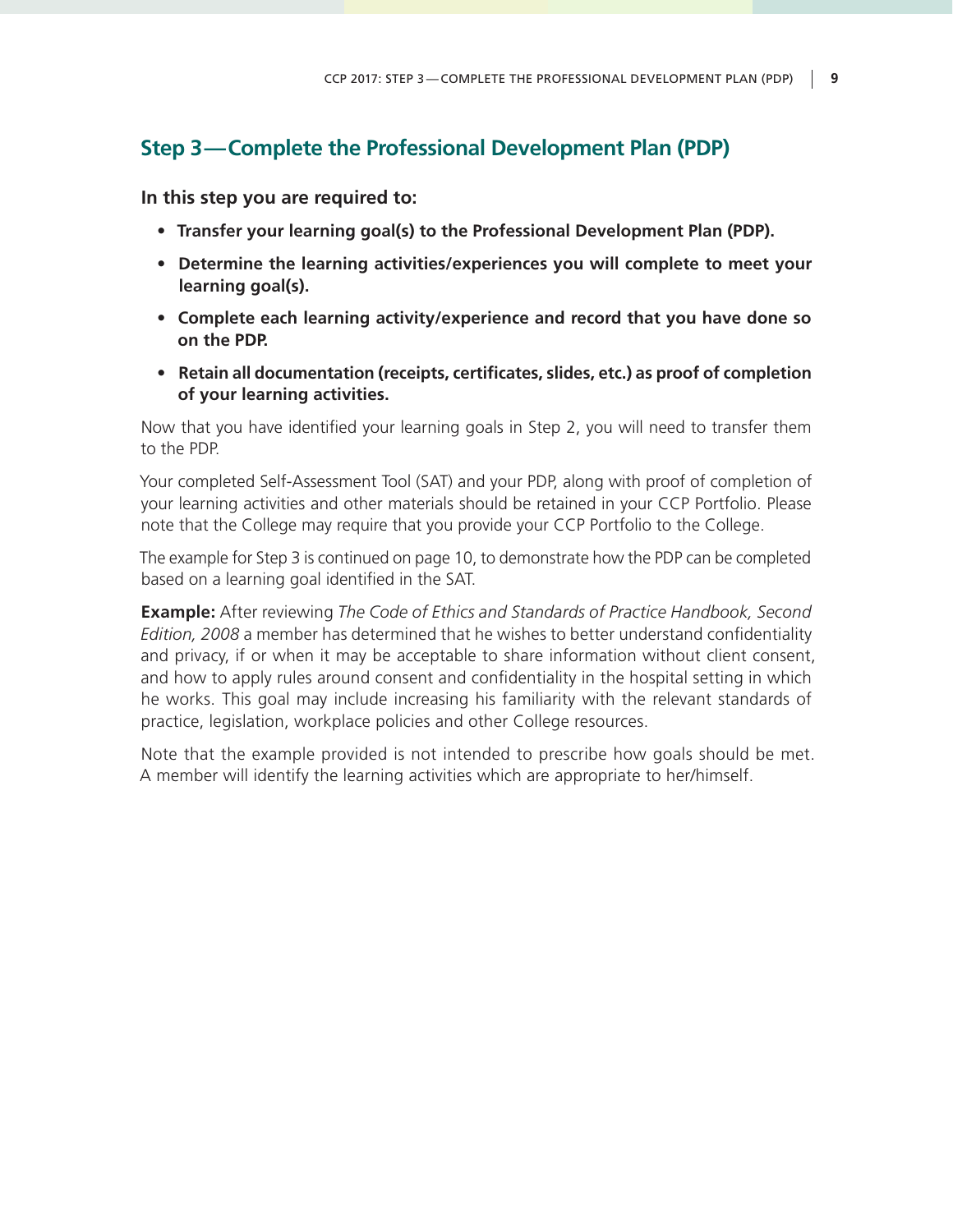

**Ontario College of** Ordre des travailleurs **Social Workers and** sociaux et des techniciens **Social Service Workers** en travail social de l'Ontario

## **Step 3 —Complete the Professional Development Plan (PDP)**

| <b>Learning Goal</b>                                                                                                         | <b>Learning Activities/Experiences</b>                                                                                                                                                                                                                                                                                                                                                 | <b>Evidence of Completion of</b><br><b>Learning Activities/Experiences</b>                                                                                                                                                                                                                                                                                                                                                                                                                                                                                                                                                                                                                                               | <b>Application to Practice</b><br>(How will this learning impact my<br>practice/readiness to practise?)         |
|------------------------------------------------------------------------------------------------------------------------------|----------------------------------------------------------------------------------------------------------------------------------------------------------------------------------------------------------------------------------------------------------------------------------------------------------------------------------------------------------------------------------------|--------------------------------------------------------------------------------------------------------------------------------------------------------------------------------------------------------------------------------------------------------------------------------------------------------------------------------------------------------------------------------------------------------------------------------------------------------------------------------------------------------------------------------------------------------------------------------------------------------------------------------------------------------------------------------------------------------------------------|-----------------------------------------------------------------------------------------------------------------|
| 1. To increase my understanding of<br>confidentiality and privacy as they<br>relate to client care in a hospital<br>setting. | • Review Principle V: Confidentiality in<br>The Code of Ethics and Standards of<br>Practice Handbook<br>• Review College resources on<br>confidentiality, consent and privacy,<br>including the PHIPA Toolkit, Practice<br>Guidelines and Practice Notes on this<br>theme.<br>• Review relevant resources on the<br>Information and Privacy Commissioner<br>of Ontario (IPCO) website. | • Reading from the College website as<br>follows:<br>ocswssw.org/professional-practice/<br>code-of-ethics/<br>(reviewed Sept 10, 2016)<br>ocswssw.org/wp-content/uploads/<br>2015/01/PG-Concent-Confidentiality-<br>Children-Youth.pdf<br>ocswssw.org/wp-content/uploads/<br>2015/05/PN-Confidentiality-and-<br>Conflict-of-Interest.pdf<br>ipc.on.ca/english/Home-Page/<br>ocswssw.org/wp-content/uploads/<br>2015/01/PN-Confidentiality-and-<br>Disclosure.pdf<br>ocswssw.org/wp-content/uploads/<br>2015/01/PN-Meeting-Professional-<br>Obligations.pdf<br>ocswssw.org/wp-content/uploads/<br>2015/01/PHIPA-Toolkit.pdf<br>• Confirmation of Registration,<br>PowerPoint (if available), Certificate<br>of attendance | • Increased ability to address/respond<br>to confidentiality and privacy issues<br>as they arise in my practice |

 $\vec{\bullet}$ 

**DATE:** May 2017 *Retain for your records.*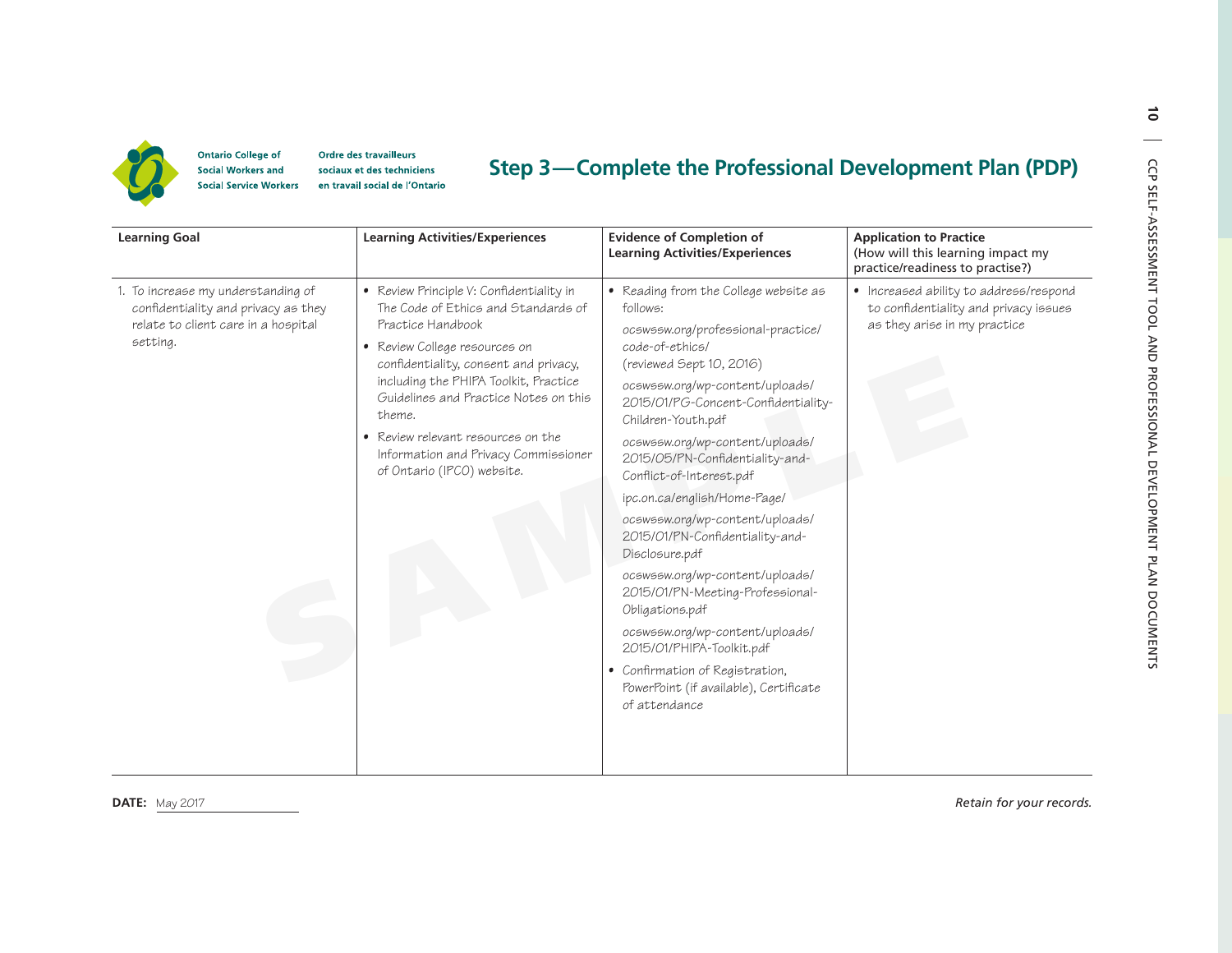

**Ontario College of** Ordre des travailleurs **Social Workers and** sociaux et des techniciens **Social Service Workers** en travail social de l'Ontario

# **Step 3—Complete the Professional Development Plan (PDP)**

| <b>Learning Goal</b> | <b>Learning Activities/Experiences</b> | Evidence of Completion of<br>Learning Activities/Experiences | <b>Application to Practice</b><br>(How will this learning impact my<br>practice/readiness to practise?) |  |
|----------------------|----------------------------------------|--------------------------------------------------------------|---------------------------------------------------------------------------------------------------------|--|
|                      |                                        |                                                              |                                                                                                         |  |
|                      |                                        |                                                              |                                                                                                         |  |
|                      |                                        |                                                              |                                                                                                         |  |
|                      |                                        |                                                              |                                                                                                         |  |
|                      |                                        |                                                              |                                                                                                         |  |
|                      |                                        |                                                              |                                                                                                         |  |
|                      |                                        |                                                              |                                                                                                         |  |
|                      |                                        |                                                              |                                                                                                         |  |
|                      |                                        |                                                              |                                                                                                         |  |
|                      |                                        |                                                              |                                                                                                         |  |
|                      |                                        |                                                              |                                                                                                         |  |
|                      |                                        |                                                              |                                                                                                         |  |
|                      |                                        |                                                              |                                                                                                         |  |
|                      |                                        |                                                              |                                                                                                         |  |
|                      |                                        |                                                              |                                                                                                         |  |
|                      |                                        |                                                              |                                                                                                         |  |
|                      |                                        |                                                              |                                                                                                         |  |
|                      |                                        |                                                              |                                                                                                         |  |
| DATE:                |                                        |                                                              | Retain for your records.                                                                                |  |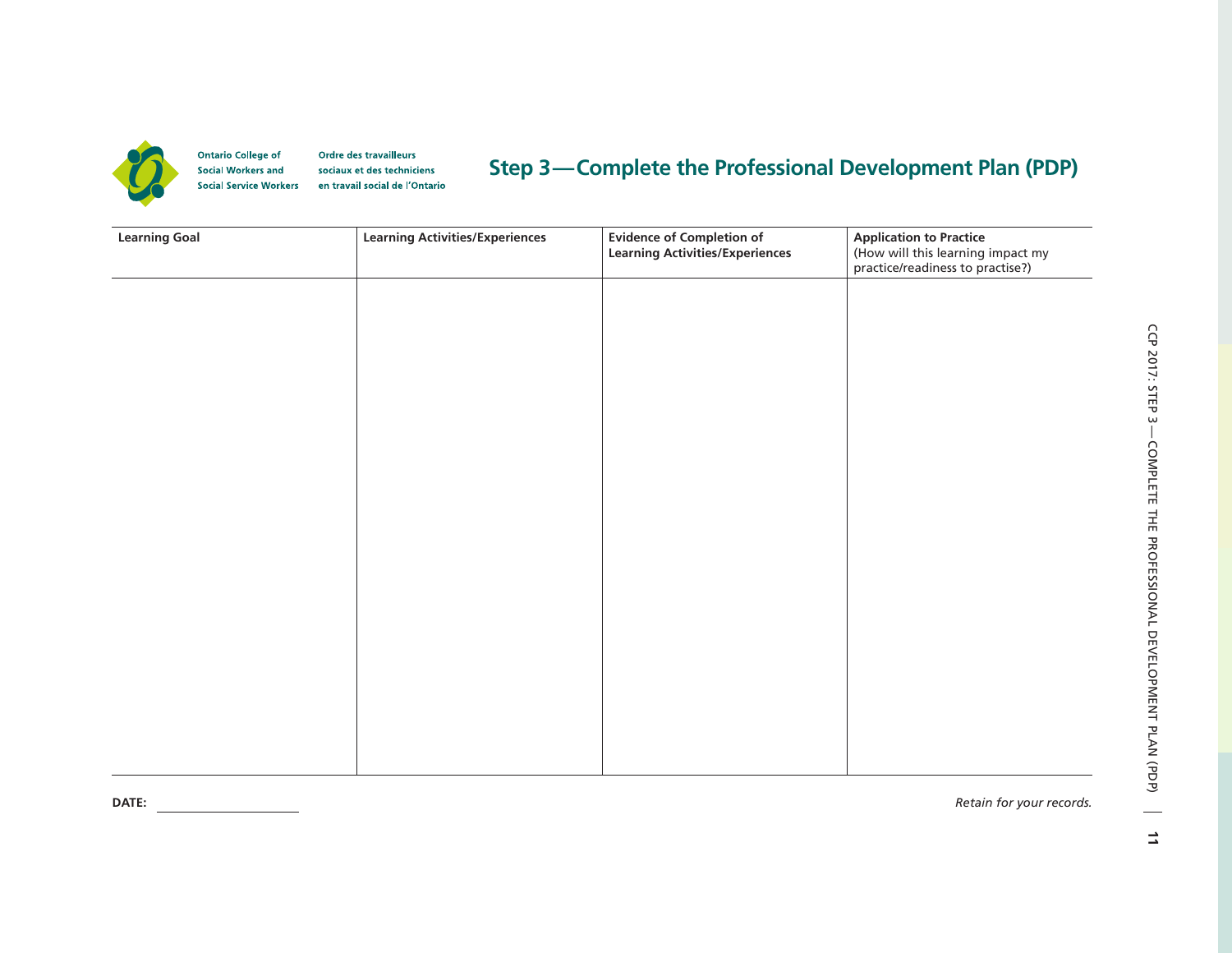# **Step 4—Complete the Declaration of Participation in the CCP**

**In this step you are required to:**

- **• Complete the Declaration of Participation in the CCP as part of the Annual Renewal of Registration process.**
- **• Retain all CCP documentation in your CCP Portfolio for seven years.**
- **• Begin to think about goals and learning activities you will undertake as part of the CCP in the year to come.**
- **• Complete these steps each year in order to comply with the College's CCP requirements.**

You will be required to submit to the College an annual declaration in the form prepared by the College, verifying that you are participating in the CCP.

You are required to retain **all** your CCP documentation in your CCP Portfolio for a minimum of seven years. The College may require that you provide your portfolio to the College. Your portfolio may also provide a useful record for you to track your professional development over time.

The documentation that you are required to keep each year, in your CCP Portfolio, includes:

- Standards of Practice Checklist
- Self-Assessment Tool (SAT)
- Professional Development Plan (PDP)
- Documentation as proof of completion of your learning activities. This could include: receipts, certificates, slides, or a list of books or articles you have read. Keeping an electronic folder of evidence may provide greater flexibility, however a paper folder is also acceptable. Generally, information provided by a member in connection with the CCP will only be used by the Professional Practice Department of the College, however, in certain circumstances, information may be shared with other departments of the College.